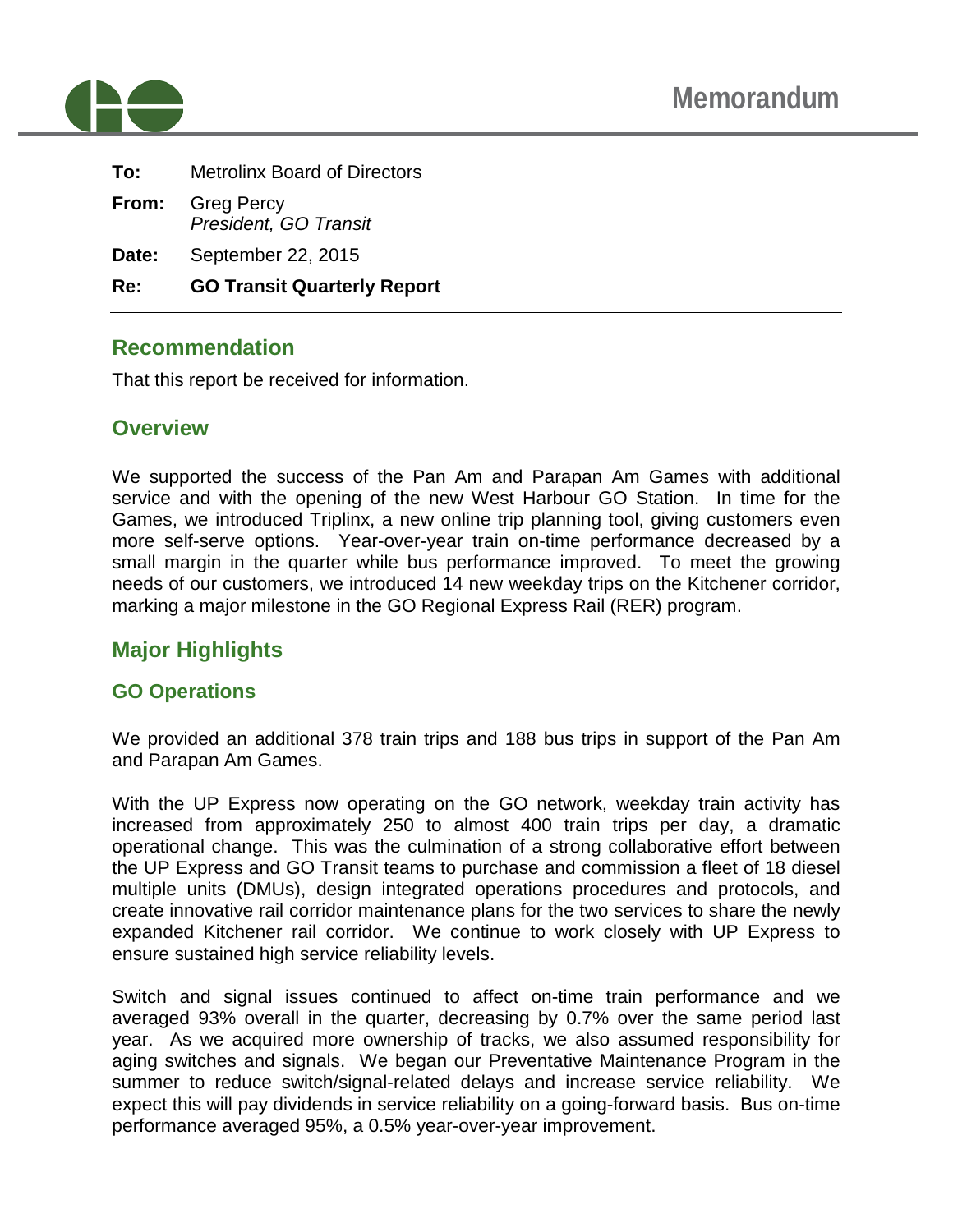As the GTHA continues to change and grow, we continue to add more service to meet current and future ridership demand. In September, our GO RER program reached a major milestone with the introduction of 14 new weekday trips on the Kitchener corridor, and we also announced more bus service to Pearson Airport. Hamilton to Square One will now be extended to Pearson Airport and a realigned route from North York will result in reduced travel time from Yorkdale to Pearson Airport. In the summer, we added two new Lakeshore West trips and extended two trips with the opening of the new West Harbour GO Station.

#### **GO Construction**

We officially opened the new West Harbour GO Station in Hamilton in July, providing train and bus service for local commuters as well as spectators for the Pan Am Games. The new station building includes washrooms, ticket booths and PRESTO/ticket vending machines. Construction will continue until 2016 on the south track, pedestrian bridge, bus loop, kiss n' ride and the parking lot, which features approximately 300 spaces.

Over the spring and summer, we added almost 400 new parking spaces for our customers. We provided Maple GO customers with 65 additional parking spaces and we added 330 parking spots to the Oshawa GO station.

#### **GO Customer Service**

Over the past year we have been working together with 11 GTHA transit providers to develop Triplinx, a new online trip planning tool that helps users plan their routes and move more seamlessly across the GTHA using local and regional transit. Triplinx also provides schedule, fare and service information, with future phases adding service alerts and real-time departure information. Triplinx for desktop and mobile browsers launched in May, and the mobile app in July.

In April, our Transit Safety team was educating customers on platform safety at Union Station. *Operation Be Aware Take Care* involved placing staff members on each of our platforms during rush hour where they actively engaged customers and handed out flyers. A total of 45,000 flyers were handed out during the two-week program, which was welcomed and appreciated by our customers.

In response to customer requests, we continue to explore ways to provide Wi-Fi so passengers can access information while riding on our system. Through a strategic partnership between Metrolinx and IMA Outdoor Inc., a six-month pilot began in June that provides free Wi-Fi on 10 of our buses.

We welcomed customers to the new York Concourse, well ahead of the Pan Am Games and the closure of the Bay Concourse on August 16. For both the opening and the closure, we launched comprehensive communications campaigns and used extra staff to help guide customers to their destinations.